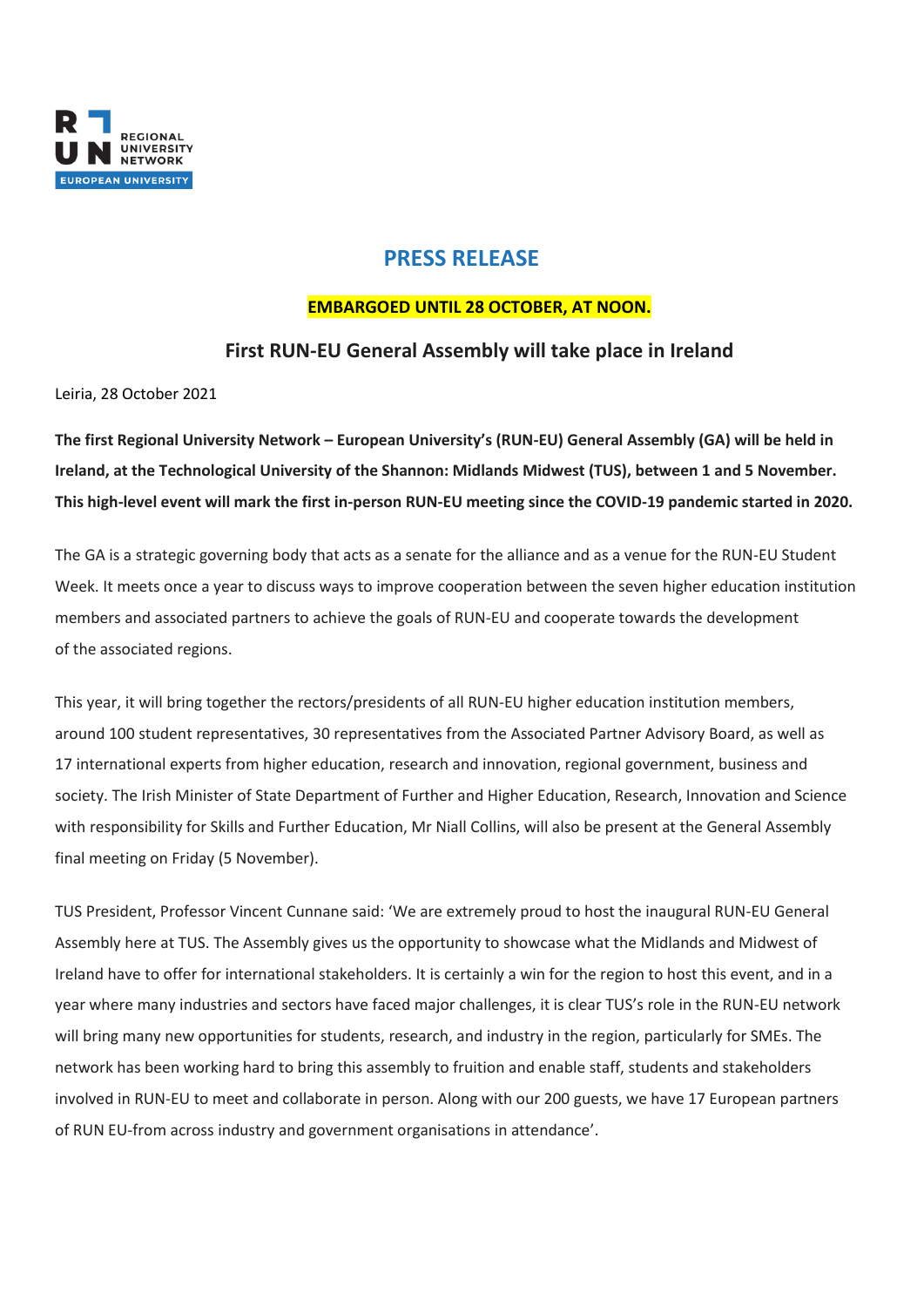Speaking ahead of the event, Vice-President of Research, Development and Innovation at TUS, Dr Liam Brown said, 'We look forward to welcoming staff, students and many of our associated partners and regional government colleagues to Ireland. Included in the General Assembly will be four student-led short advanced challenge programmes, delivered during the week across the TUS campuses. RUN-EU promotes and develops joint student-centred, challenge and work-based flexible educational activities, through collaborative and innovative inter-university and interregional approaches to higher education, research and innovation generating new opportunities for industry and many other stakeholders in our regions'.

'We are also launching the RUN-EU+ Coordination and Support Action this week. This innovative project focuses on the development and deployment of collaborative professional practice-based research degrees in Future Industry and Sustainable Regional Development, the Bioeconomy and Social Innovation, across the RUN-EU alliance', he continued.

The President of the Polytechnic of Leiria, Mr Rui Pedrosa, said 'the GA will be a major opportunity for the RUN-EU higher education institutions and associated partners to reaffirm their commitment to the shared values and principles underpinning the RUN-EU mission'.

'I am delighted that our students, teachers, staff and associated partners will be able to meet in person for the first time and celebrate all the collaborative work and all the challenges we have been through during the last year. The engagement of 15 students from each RUN-EU university in the Student Advisory Board, as well in four short advanced programmes, will be a great achievement that will increase even more the cooperation within the alliance', added Mr Rui Pedrosa.

More than an opportunity to evaluate and decide on high-level policy issues, the GA will enable around 100 student representatives to take part in the RUN-EU Student Week and participate in four Short Advanced Programme (SAP) Challenges (Sustainable Development – Social Enterprise Challenge; Bioplastics Challenge; Eco-Innovate Challenge; and Food Challenge).

During the event, a RUN-EU Challenge Programme based on the SAPs will also be promoted. It consists in placing international teams of students from all universities of RUN-EU working as a group on a societal challenge related to the United Nations Sustainable Development Goals and relevant to the region that is hosting the event. The RUN-EU Challenge Programme is jointly organised with regional stakeholders and government authorities and aims to find sustainable solutions for real societal issues. The results will then be presented to the RUN-EU community at the final General Assembly meeting on Friday (5 November).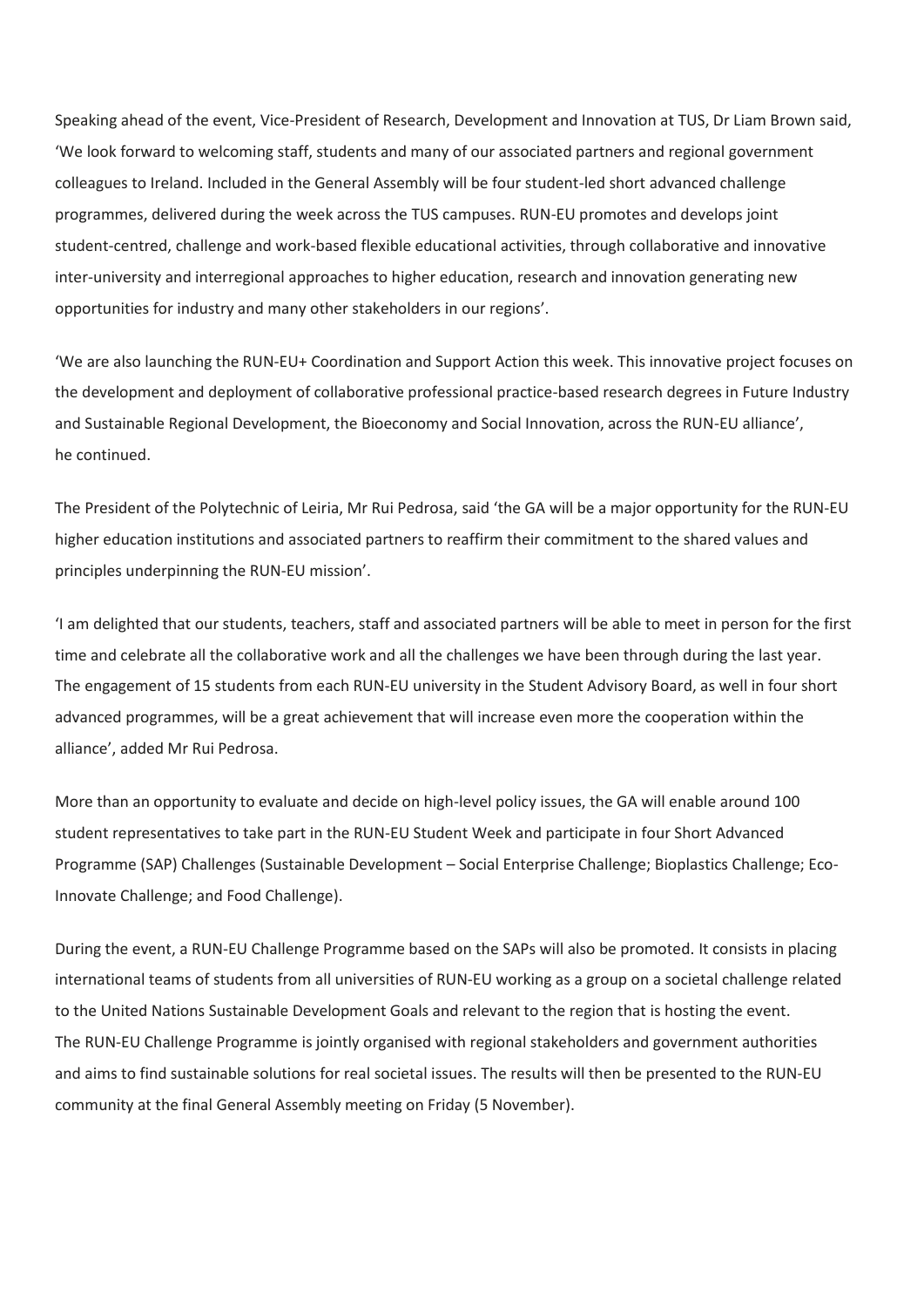#### **RUN-EU General Assembly Agenda (1-5 November 2021)** – **SEE ATTACHMENT**

The first two days of the event will focus on providing students with an immersive multicultural experience, that will engage them with the hosting region and other international colleagues and professors, during the SAP Challenges activities. Two of the SAPs will take place in Athlone, one in Limerick, and another in Thurles, meaning that students will be divided across TUS' three campuses between 1 and 4 November.

The programme of the General Assembly week also includes work meetings of the management teams of RUN-EU, as well as visits to TUS campuses (Athlone and Limerick) and relevant regional stakeholders (Limerick City and County Council Chamber Offices, Limerick School of Art and Design, Irish Bioeconomy Foundation, and CONFIRM).

The fourth day of the event will mark the first time RUN-EU presidents/rectors and associated partners will meet and engage in networking activities in the Athlone and Limerick campuses. The day will end with a reception gala dinner for all guests at the Strand Hotel, in Limerick.

On the last day, 5 November, the Student Advisory Board and the Associated Partner Advisory Board meetings will take place at the same time in different sites of the Limerick campus. This will be followed by a meeting of the RUN-EU presidents/rectors and associated partners, at the Limerick School of Art and Design Gallery and campus tours.

In the afternoon, the final General Assembly meeting will bring together the rectors/presidents of all RUN-EU university members, four elected representatives from the Associated Partner Advisory Board, elected members from the Student Advisory Board, as well as two international experts in the European higher education system. This meeting will feature the launch of a series of RUN-EU projects, such as the RUN-EU+, which is an R&I strategy that aims to reinforce academia-business collaboration in the RUN-EU focus areas (Future Industry and Sustainable Regional Development, the Bioeconomy and Social Innovation).

Several preventative measures have been put in place to ensure the health and safety of all participants in the event, according to the Irish government public health measures to reduce the spread of COVID-19.